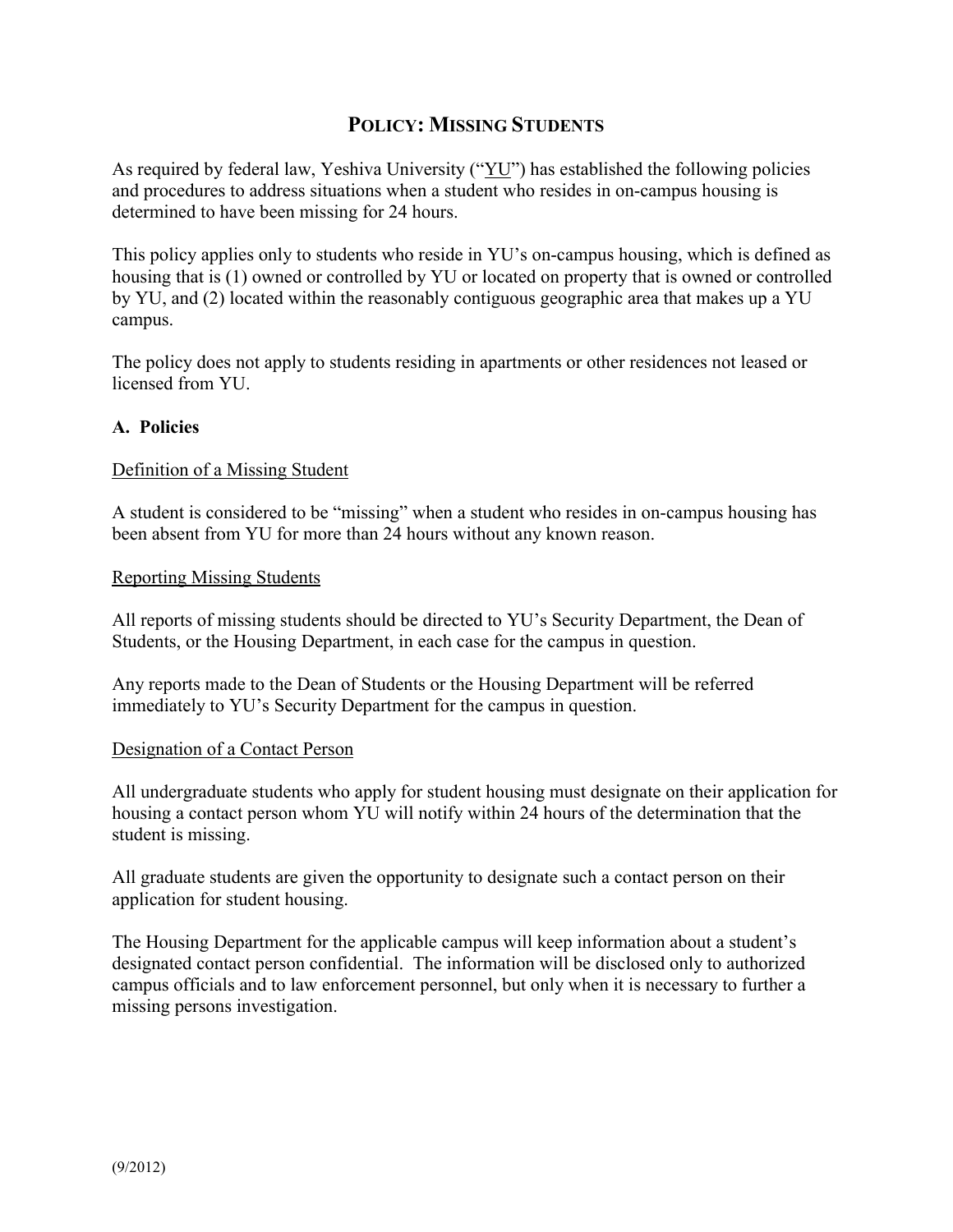### Mandatory Notifications

Students under the age of 18 (who are not emancipated) should be aware that YU is legally required to notify a parent or guardian within 24 hours of the determination that the student is missing. In such cases, YU will notify both the parent/guardian and any additional contact person that has been designated by the student.

In addition, all students should be aware that YU will notify the New York City Police Department ("NYPD") within 24 hours of a determination that any student is missing, regardless of that student's age or whether that student has designated a contact person.

# **B. Procedures**

## Immediate Response

Once it has been determined that a student who resides in on-campus housing has been missing for 24 hours, YU will take the following immediate steps:

- 1. The Security Department personnel designated by the Chief of Security for the applicable campus will respond to the scene and interview the individual who reported the student missing and any other witnesses to obtain all pertinent facts, including an accurate description of the student, what he or she may be wearing, and the location and time where and when he or she was last seen.
- 2. The Security Department personnel responding to the scene as provided above will notify the Chief of Security for the applicable campus of all pertinent facts prior to initiating any additional action.
- 3. The applicable Chief of Security, or his or her designee, will:
	- Contact the applicable Director or Assistant Director of the Housing Department, or such other personnel as they may select, to determine if he or she is aware of the student having left campus for other reasons;
	- Contact the applicable Dean of Students, and such other personnel as they may select (which may include the applicable Finance Department, Office of the General Counsel and Dean's Office, and, in the case of students of the Albert Einstein College of Medicine, the Associate Dean for Finance & Administration), and
	- Obtain copies of the student's ID cards from the applicable Security Office and distribute copies to all guard posts at the applicable campus.
- 4. If the location where the student was last seen was a YU building, a search team will be formed to perform a thorough search of the building and the outside perimeter. The search team will then broaden its search to the rest of the campus buildings and grounds.
- 5. The Security Department for the applicable campus will notify supervisory personnel at other YU campuses about the missing student.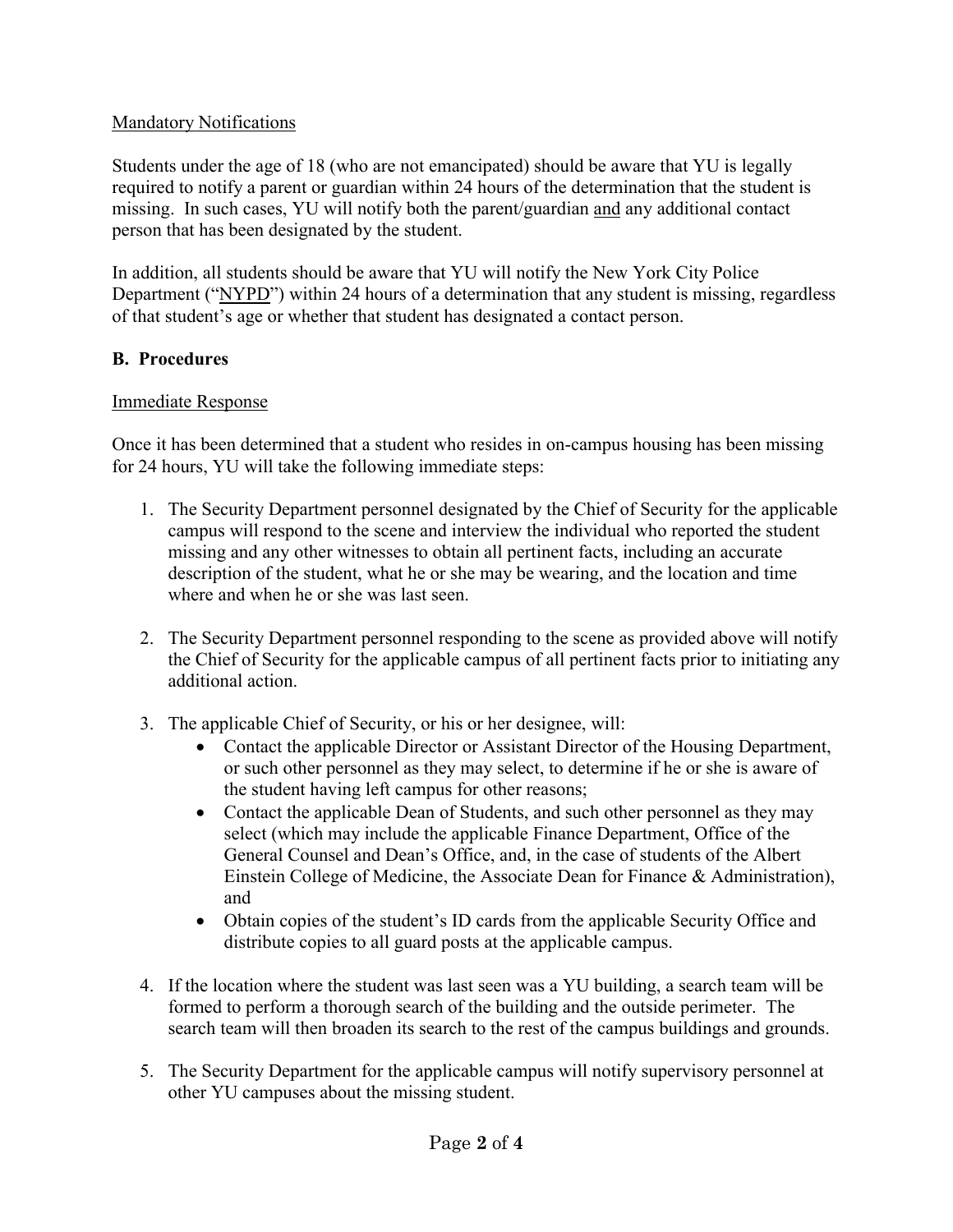- 6. The Security Department for the applicable campus will contact the following appropriate local police precinct to inquire if the missing student has been the subject of any police action.
	- Wilf Campus  $\circ$  34th Precinct – (212) 927-9711
	- Beren Campus
		- $\circ$  17th Precinct (212) 826-3211
		- $\circ$  Midtown South Precinct (212) 239-9811
	- Resnick Campus (Einstein)  $\circ$  49th Precinct – (718) 918-2000
	- Brookdale Center Campus  $\circ$  6th Precinct – (212) 741-4811
- 7. The Security Department for the applicable campus will prepare an Incident Report.

### Response Within 24 Hours

Within 24 hours of making the determination that a student who resides in on-campus housing is missing, YU will take the following steps:

- 1. The applicable Security Department, the Dean of Students, or the Housing Department will notify the student's designated contact person (if the student has designated one) that the student is missing.
- 2. If the student is under the age of 18 (and not emancipated), the applicable Security Department, the Dean of Students, or the Housing Department will notify the student's parent or guardian that the student is missing.
- 3. The applicable Security Department, the Dean of Students, or the Housing Department will notify the NYPD.

### Cooperation with the New York City Police Department

Once the NYPD has been notified, YU will cooperate with the NYPD as follows:

- The applicable Security Department will advise the NYPD of all actions taken by the Security Department and other YU personnel up to that point.
- The applicable Security Department will provide the NYPD with an office near the applicable campus Security Office to be utilized as a police headquarters.